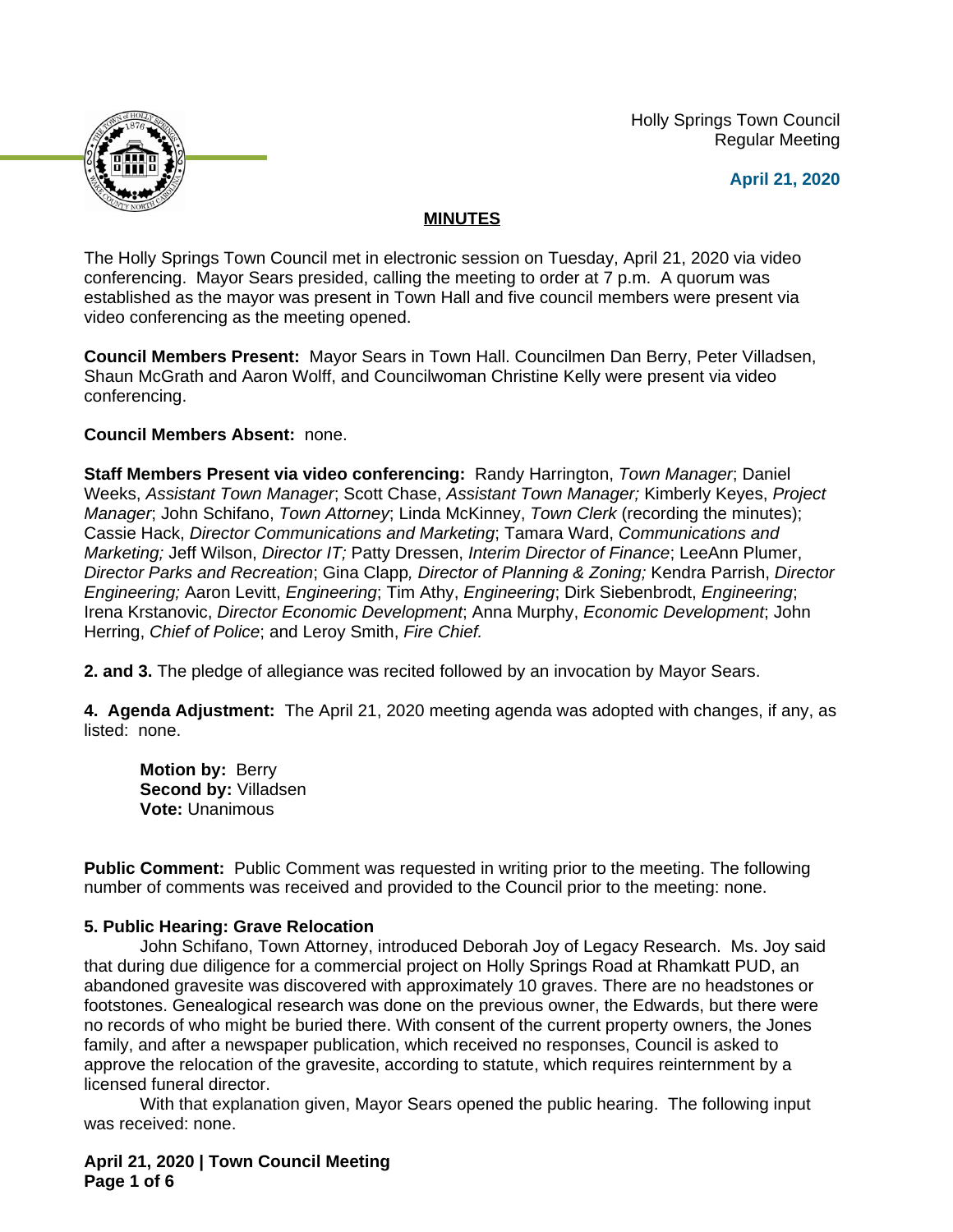Mayor Sears then closed the public hearing.

Councilwoman Kelly raised questions regarding the type of development that was proposed and whether it was necessary to disturb the land in question. She expressed worry about the timing of the decision and whether there would be a cost to the Town.

Ms. Joy said that the plans for the development not to impact the land were changed after it was discovered how large the area was, plus there were worries about vandalism and the ability to preserve the respect the graves deserved. It was thought better if they were moved to a perpetual care cemetery. She said that the plan to move the gravesite had been advertised for four consecutive weeks before the March 17<sup>th</sup> meeting, which was then cancelled. At no time did they receive any responses to the Notice. Gina Clapp said that there is not an approved development plan for the site, but that the latest submittal does show impact to the cemetery site. Staff said that there was no out of pocket cost to the Town. They had worked out a way to meet the cost that Oakwood Cemetery in Raleigh had proposed, and thought that it would be better to keep the gravesite in Holly Springs, rather than sending the remains to Raleigh.

The question was raised about amending the motion to permit the relocation of the gravesite with the stipulation that the remains be reinterred in Holly Springs, and John Schifano, Town Attorney said that the statute does not give Council authority to dictate where the remains are buried, but he did not believe the applicant would protest.

**Action:** Motion to approve gravesite relocation as proposed by Legacy Research, for an abandoned gravesite at 601 Holly Springs Road, with the intent to reinter in Holly Springs Cemetery, with the fees adjusted to match those at Oakwood Cemetery.

**Motion by:** Berry **Second by:** Villadsen **Vote:** Yes: Berry, Villadsen, Wolff, McGrath **No**: Kelly

## **Consent Agenda**

The Council passed a motion to approve all items on the Consent Agenda. The motion carried following a motion by Councilman Berry a second by Councilwoman Kelly and a unanimous vote. The following actions were affected:

6. Minutes – The Council approved minutes of the Council business meeting held April 7, 2020, and the Council workshop held April 14, 2020.

7. Monthly Administrative Budget Amendment Report – The Council received a report of monthly administrative budget amendments approved by the Town Manager. *A copy of the budget amendment report is attached to these minutes.*

8. East Coast Pyrotechnics Contract for July 5<sup>th</sup> Celebration – The Council approved a contract with East Coast Pyrotechnics, Inc. for the July 5<sup>th</sup> fireworks display in the amount of \$22,000.00.

9. Sugg Farm Restroom Site Work – The Council awarded a bid to Cadet Construction in the amount of \$187,927 for site preparation for the restroom facility and ADA accessible path to the area designated as the dog park at Sugg Farm Park, and authorized the Town Manager to enter into a contract with Cadet Construction consistent with the scope of this approval.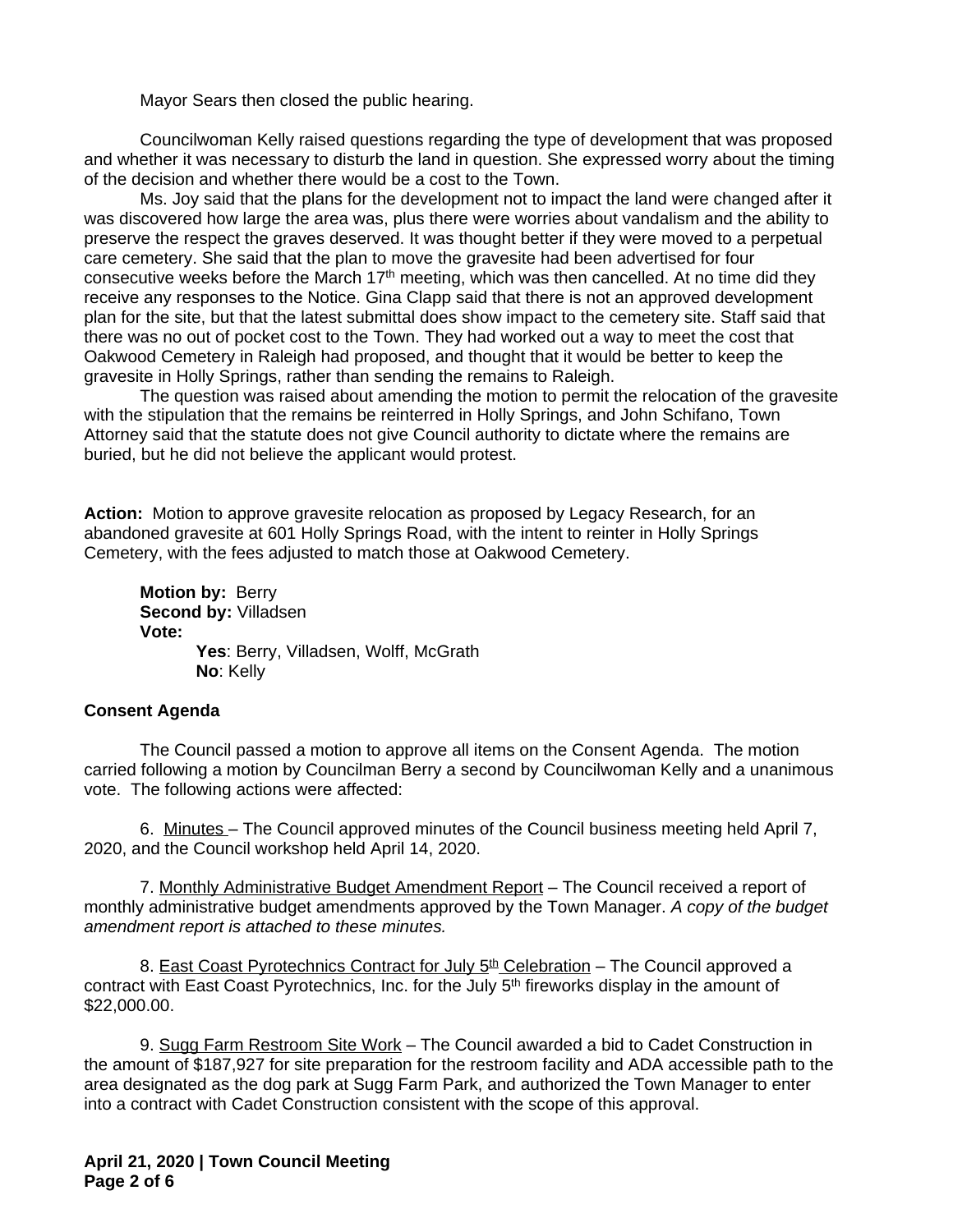10. Annexation A20-01 Resolution of Sufficiency – The Council adopted Resolution 20-05 directing the Town Clerk to investigate the sufficiency of annexation petition A20-01 and set the public hearing for May 5, 2020. *A copy of Resolution 20-05 is attached to these minutes.*

11. Annexation A20-02– The Council adopted Resolution 20-08 directing the Town Clerk to investigate the sufficiency of annexation petition A20-02 and set the public hearing for May 5, 2020. *A copy of Resolution 20-08 is attached to these minutes.*

12. Amend Town Council 220 Meeting Calendar – The Council amended their 2020 meeting schedule to move the Recommended Budget Presentation to May 26, 2020 at 6:00 pm, the Public Hearing for the budget to regularly scheduled meeting on June 2, 2020 at 7:00 pm, the Budget Workshop to June 4, 2020 at 6:00 pm, and moving the adoption of the budget to the June 16, 2020 meeting scheduled for 7:00 pm. *A copy of the amended meeting schedule is attached to these minutes.*

## **NEW BUSINESS**

# **13. Holly Springs Road Widening – Phase II, Change Order #2**

Tim Athy, Engineering, said the purpose was to update the Town Council on the Holly Springs Road Widening – Phase II bond project. The project has always been focused on improving traffic flow and improving safety. He said they are working on 65% design plans with a three-span bridge, wetland mitigation, and right-of-way/easement acquisition, and the project remains on schedule for a spring/summer 2021 construction start. He said that there were three contributing factors to this change order. The first is due to community feedback, which included requests for enhancements to the pedestrian crossings at the Holly Ridge Middle and Elementary School campus. The second is the three span bridge, which requires additional topographical studies and environmental and other permits. Third, is that the project was awarded \$3.6 million LAPP grant, which uses Federal Funds. The use of these funds requires additional studies and permits, which were not in the original scope of the project. These additional studies are not anticipated to delay the project.

**Action:** Motion to approve Kimley-Horne Design/Survey contract Change Order #2 in the amount of \$218,900, utilizing \$154,850 from project contingency account number 48 818 91 82.97 and \$64,050 from interfund loan 22.95.04 transfer to project account 48 818 91 12.01.

**Motion by:** Villadsen **Second by: Kelly Vote:** Unanimous

## **14. 2019 Street Resurfacing Project**

Aaron Levitt, Engineering, said the purpose of this item was to update the Town Council on the 2019 Street Improvement Project bid result, and ask for budget amendment approval. The town operates and maintains about 130 miles of pavement. He said that a pavement condition survey is completed about every five years. This ranks each segment of road, then engineering staff evaluates them with additional criteria. Engineering staff completed a design and project manual inhouse and the Town received seven bids. There are 15 road sections, approximately 1.93 miles of street, that will be resurfaced. These are spread throughout the town. Construction is expected to start this spring and be completed in the fall.

Councilwoman Kelly asked how old some of the roads on this list are. Mr. Levitt said that there are other factors other than the thickness of pavement and age that contribute to how long roads last, including level of traffic, soil structure, etc.

**April 21, 2020 | Town Council Meeting Page 3 of 6**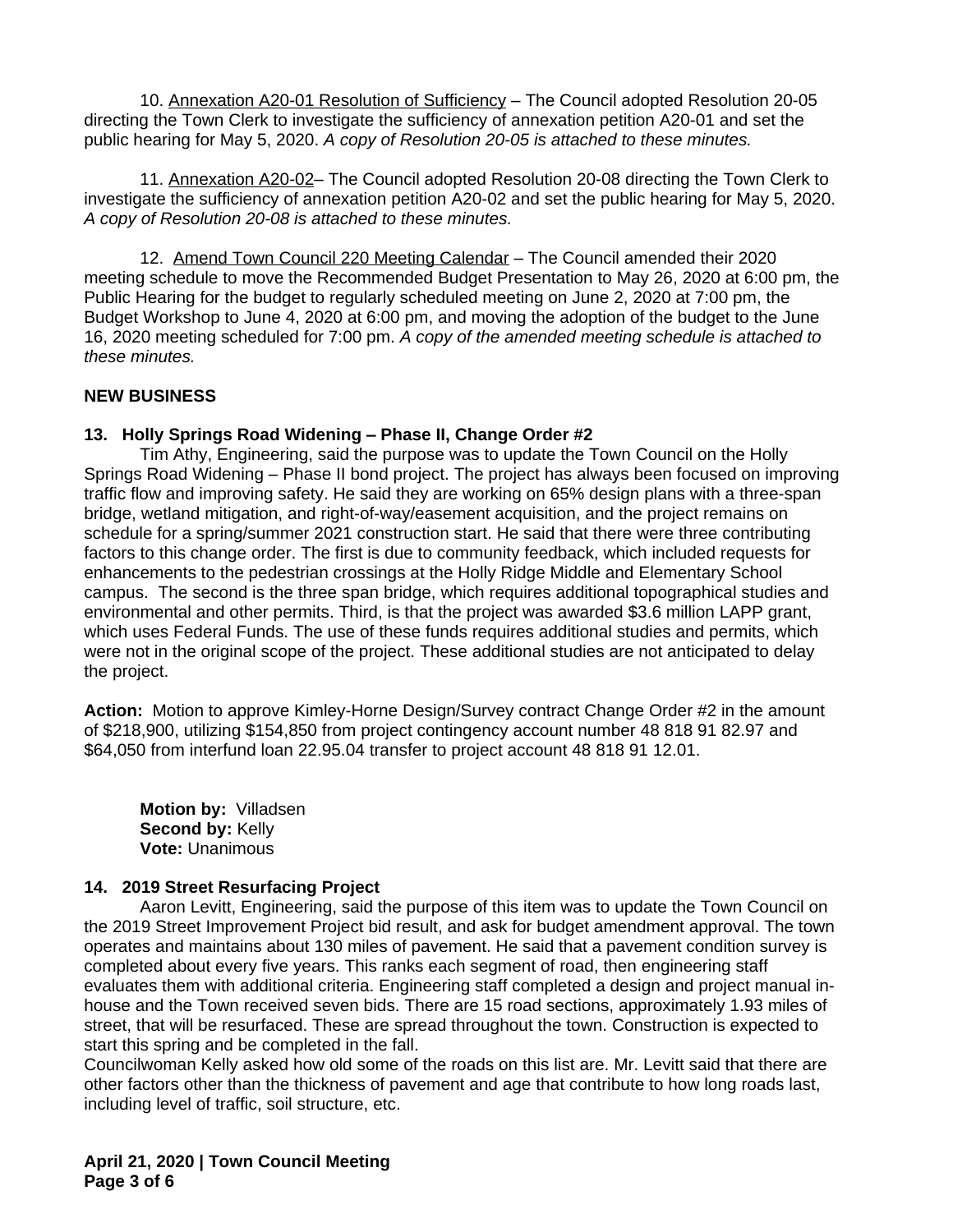Councilman McGrath asked how notification was sent out to residents on these streets. Mr. Levitt said that the contractor will use door hangers in each area before they begin working and Town staff tracks these notifications.

Councilwoman Kelly asked if the roads around Grigsby would be eligible for this list since they were no longer on the bond project list. Kendra Parrish, Director of Engineering said that NC DOT resurfaced Grigsby two years ago because it was then a DOT road. They surfaced it one more time before they turned it over to the Town. It would probably not be in the degraded column, because it was resurfaced recently. Randy Harrington, Town Manager, clarified that Grigsby is still on the bond list, it was just deferred to the second group for consideration.

**Action:** Motion to approve the usage of funds from the Powell Bill account balance in the amount of \$708,000 and to award the 2019 Street Resurfacing Project contract to Carolina Sunrock, LLC and provide funding in the amount of \$708,000, which consists of the base bid amount of \$643,720.20 plus \$64,279.80 in contingency.

**Motion by:** McGrath **Second by: Berry Vote:** Unanimous

## **15. Appointment of voting member to NC League of Municipalities**

The NC League of Municipalities will be holding its annual meeting electronically this year, due to the COVID-19 pandemic, and requested that each municipality appoint a voting member who will vote on the slate of candidates presented by the NCLM Nominating Committee to fill the various openings on the NCLM Board.

Mayor Sears opened the floor for nominations, and nominated Dan Berry. There were no other nominations.

**Action:** Motion to appoint Dan Berry to be the voting member from Holly Springs to the NC League of Municipalities.

**Motion by:** Wolff **Second by:** Kelly **Vote:** Unanimous

## **16. Fiscal Year 2019-2020 Nonprofit Grants**

Mayor Pro Tem Berry said that every year the Town budgets \$15,000 for grants to local civic nonprofits. Applications were posted on the website and advertised over the Town's social media. The applications were reviewed for completeness by the Clerk's office, and for conformity to the rules by a staff committee. The Grant Committee consisting of him and Councilman Wolff, met on April 15<sup>th</sup> to review the applications. Mayor Pro Tem Berry outlined the reasoning of the committee and the uses the money would be put to and said that the committee recommended the following organizations receive the following amounts, based on the criteria outlined in the town's grant policy.

| Organization                        | Amount Recommended |
|-------------------------------------|--------------------|
| <b>Fuguay Varina Food Shelf</b>     | \$1,000            |
| <b>Holly Springs Civitan</b>        | \$500              |
| <b>Holly Springs Community Band</b> | \$2,000            |
| <b>Holly Springs Food Cupboard</b>  | \$2,500            |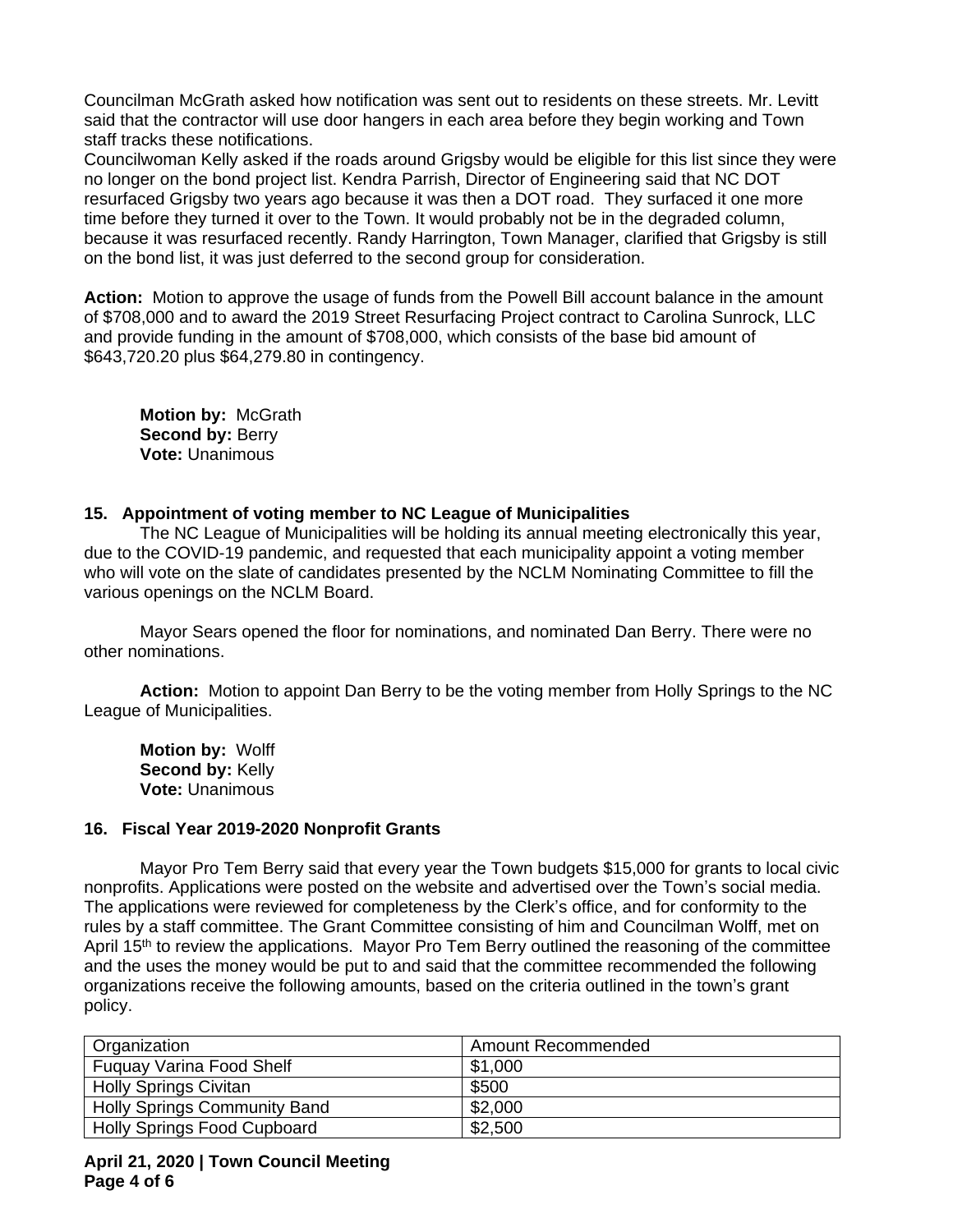| Holly Springs High School Band      | \$2,000  |
|-------------------------------------|----------|
| Holly Springs High School PTSA      | \$1,500  |
| <b>InterAct</b>                     | \$1,000  |
| Holly Springs Kiwanis Club          | \$1,500  |
| LaunchHOLLYSPRINGS                  | \$1,000  |
| South Wake Conservationists         | \$1,000  |
| <b>Western Wake Crisis Ministry</b> | \$1,000  |
| <b>TOTAL</b>                        | \$15,000 |

Mayor Pro Tem Berry and Councilman Wolff then spoke about considering adding the Food Cupboard to the Town Budget as a budgeted expense, or increasing the amount of this line item, in order to meet the needs of more of the groups that apply.

Councilman McGrath asked if the committee felt like anyone was left out due to this time of less communication. Mayor Pro Tem Berry said the applications were posted for the same amount of time as in the past. Linda McKinney, Town Clerk, said that the deadline was February 26<sup>th</sup>, which was before the current crisis, and that all organizations who had either applied in the past or requested notification were emailed that the applications were online. The application process was also advertised on the Town's social media.

**Action:** Motion to award grants to the organizations and in the amounts recommended by the Committee, with the following changes: none

**Motion by:** Berry **Second by: McGrath Vote:** Unanimous

## **17. COVID-19 Business Assistance and Recovery Update**

Anna Murphy, Economic Development, said the purpose of this item is to provide an overview of existing Town efforts to assist the local business community during the COVID-19 situation and outline another possible partnership opportunity with the Chamber Foundation's Angel Fund. She said the Economic Development Department, in cooperation with the Communications and Marketing Department, had created a business resource web page with a comprehensive list of local, state, and federal resources that offer aid and guidance to businesses during the pandemic, has posted helpful links, infographics, and other content to the Town's social media accounts, and has reached out to local businesses to inform them of these and other resources.

She said that one resource is the Angel Fund, started by the Holly Springs Chamber to provide assistance to brick and mortar businesses with fewer than 50 employees. There is no requirement that the business be a member of the Chamber. It is a grant, not a loan, but they are encouraged to make a donation back to the Angel Fund once the business is back on its feet. The fund is administered by a 7 member advisory board which has four voting members. Ms. Murphy is one of those voting members. The fund is requesting a donation from the Town to serve as a "challenge" pledge to leverage donations from local businesses. The fund has a current balance of \$10,500 and a goal of \$100,000. The Chamber has received 11 applications to date. Grants of up to \$3,000 will be awarded starting on May 1, 2020.

Mayor Pro Tem Berry said that it was eye opening to him how much need there was for assistance for the small businesses in town. He said that in order to keep the momentum of downtown going, it is important to double down on our investment to keep downtown healthy. He has been assured that the Town is in good financial health and this contribution will not be detrimental to the Town's finances. He said he is happy to see this and would like to support it. Councilman Wolff said he is happy that Chamber is reaching out to businesses that are not members and that the amount is enough to be of real help to businesses. Councilwoman Kelly said she likes that it is a challenge pledge, so it might encourage others to step up. Councilman McGrath said he had a conversation with Chante at the Chamber, and that helped him understand the plans

**April 21, 2020 | Town Council Meeting Page 5 of 6**